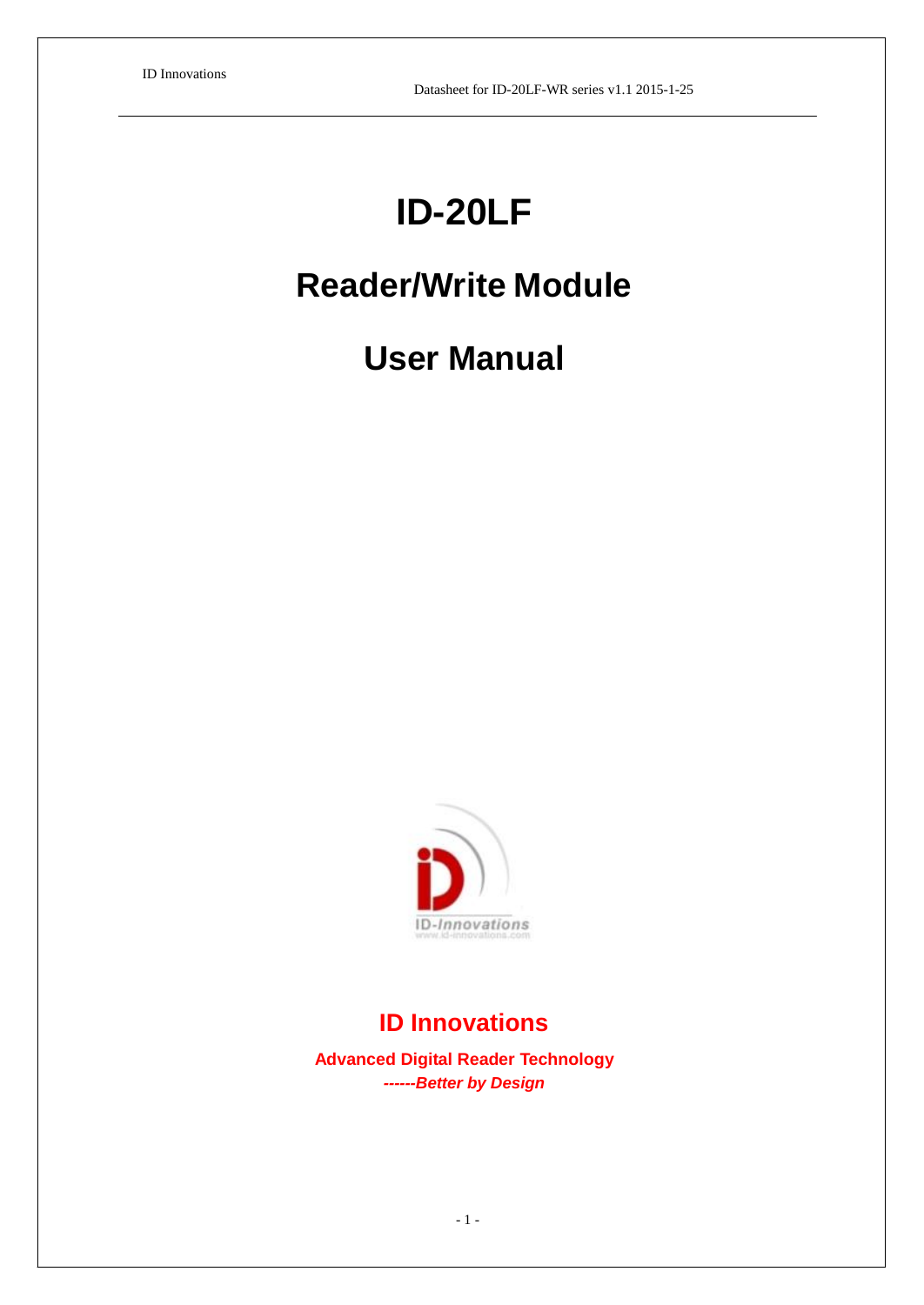#### **Summary**

The ID-20LF series contactless card Read/Write module is based on 3 types 125khz read and write chip. They come with the choice of internal antenna (optional) or external antenna and are suitable and for embedded applications and general Electronic Devices. The ID-20LF-EM series are user friendly and can be controlled by command from a UART (serial port). Functions are selected by a Pin jumper allowing full control of all functions.

### **Characteristic**

- **.** <sup>2</sup> options antenna setting: internal antenna (optional) or external antenna (standard)
- **.** ISP(In System Program)function
- **.** Small outline
- **.** Low power consumption

#### **Specification**

- **.** Supports Hitags, EM4205/4305,
- T5557/5567. Model:ID-20MFIA (with internal antenna) ID-20MFWA (without internal antenna) **.**
- **.** Frequency: 125KHz
- **.** Rear/Write distance: external antenna—up to 50-60mm
- **.** External antenna inductance: 345uH
- Read/write speed:  $< 0.3$ s
- **.** Communication Port: (RS232) TTL / 9600, N,8,1
- **.** Power: 5V DC
- **.** Current consumption: <50mA PK<100MA
- **.** Weight: 80g
- **.** Operating temperature: -20℃ --- +75℃
- **.** Storage temperature : -40℃ --- +85℃
- **.** Certification:CE, C-TICK, ROHS, FCC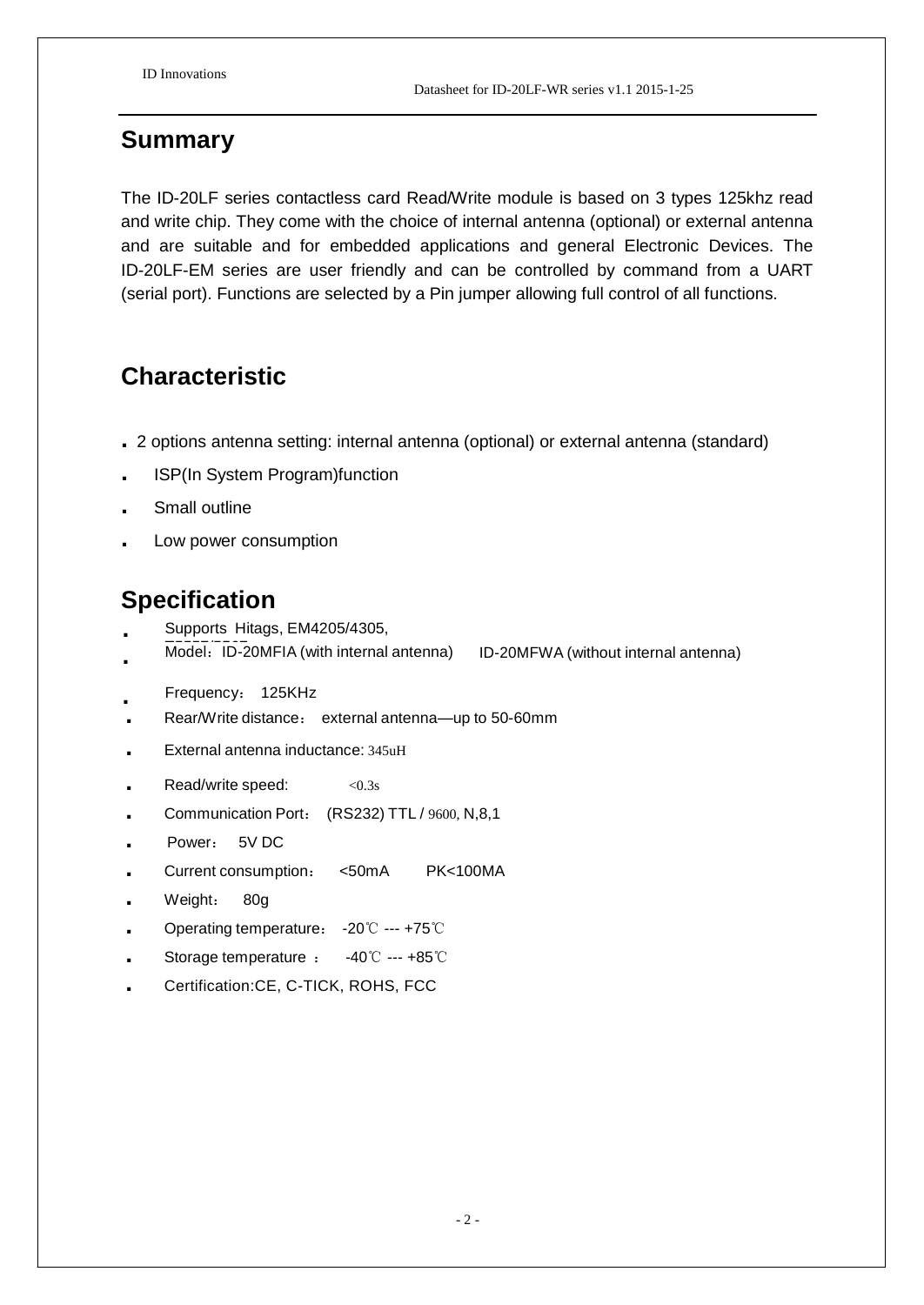## **Dimensions and Pins (bottom view)**